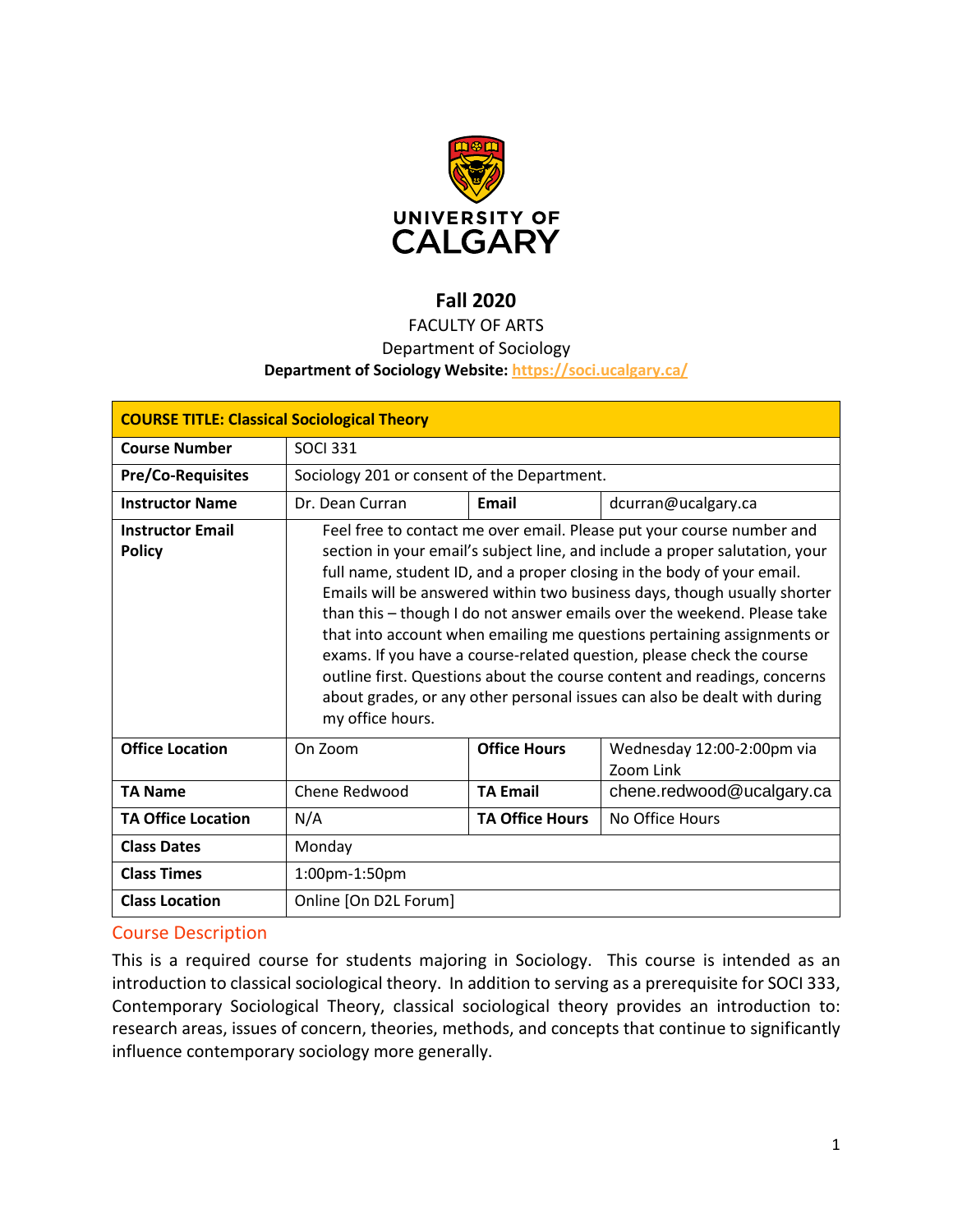# Course Objectives/Learning Outcomes

At the end of this course, students should have knowledge and understanding of:

- The dominant theoretical approaches in classical sociological theory.
- How these different approaches relate to each other and to developments in contemporary society.

This course should also enhance students' ability to:

- To theorize in a critical and analytical manner about social life.
- Write clearly and cogently about classical social theory.
- Make a contribution to existing debates in classical sociological theory by fashioning and defending their own arguments

## **Theory and Theorizing**

In this course it is essential that students engage in a theoretical manner with the course material in their participation and writing. It is essential that students not merely describe and summarize the readings. A theoretical analysis seeks to abstract certain key ideas, arguments, concepts from the specific content of a text and then reconstructs the arguments, ideas, or concepts in such a way that we are able to better grasp the relations between different ideas and concepts. This process of abstraction and reconstruction may be for the purpose of: better understanding a specific concept of a theorist (such as Weber's "rationalization" or Durkheim's "anomie"); better understanding the relation between the different concepts of a specific thinker (such as how Marx's theory of class relates to his theory of value); or better understanding the relation between two thinkers' conception of social reality (such as the connection between Marx's understanding of "alienation" and Durkheim's "social facts"). This improved understanding through the process of abstraction and reconstruction may be for such purposes such as: (1) helping to better understand the theorist's work in their own terms, (2) critiquing the work of the thinker, or (3) identifying how to apply the basic theories of a thinker to a very different context than the one for which they were originally formulated.

## Course Format

This will course will involve some synchronous and asynchronous elements. On Monday at 1:00-1:50pm, the course will be synchronous as we will hold a D2L discussion forum as students are encouraged to participate with questions, comments and thoughts on the readings. The midterm will also be synchronous, with a 24 hour window to complete. Ppt slides and video taped lectures, on the other hand, will be posted on D2L so students can watch at their own time.

## Learning Resources --Required Textbooks, Readings, Materials, Electronic Resources

- Ian Mcintosh (1997) Classical Sociological Theory: A Reader. NYU Press. [This book is available at the UCalgary Bookstore].
- Readings on D2L

## Recommended Textbooks, Readings, Materials, Electronic Resources

• Ian Craib (1997) *Classical Social Theory: An Introduction to the Thought of Marx, Weber, Durkheim, and Simmel*. Oxford: Oxford University Press. [This book is available at the UCalgary Bookstore].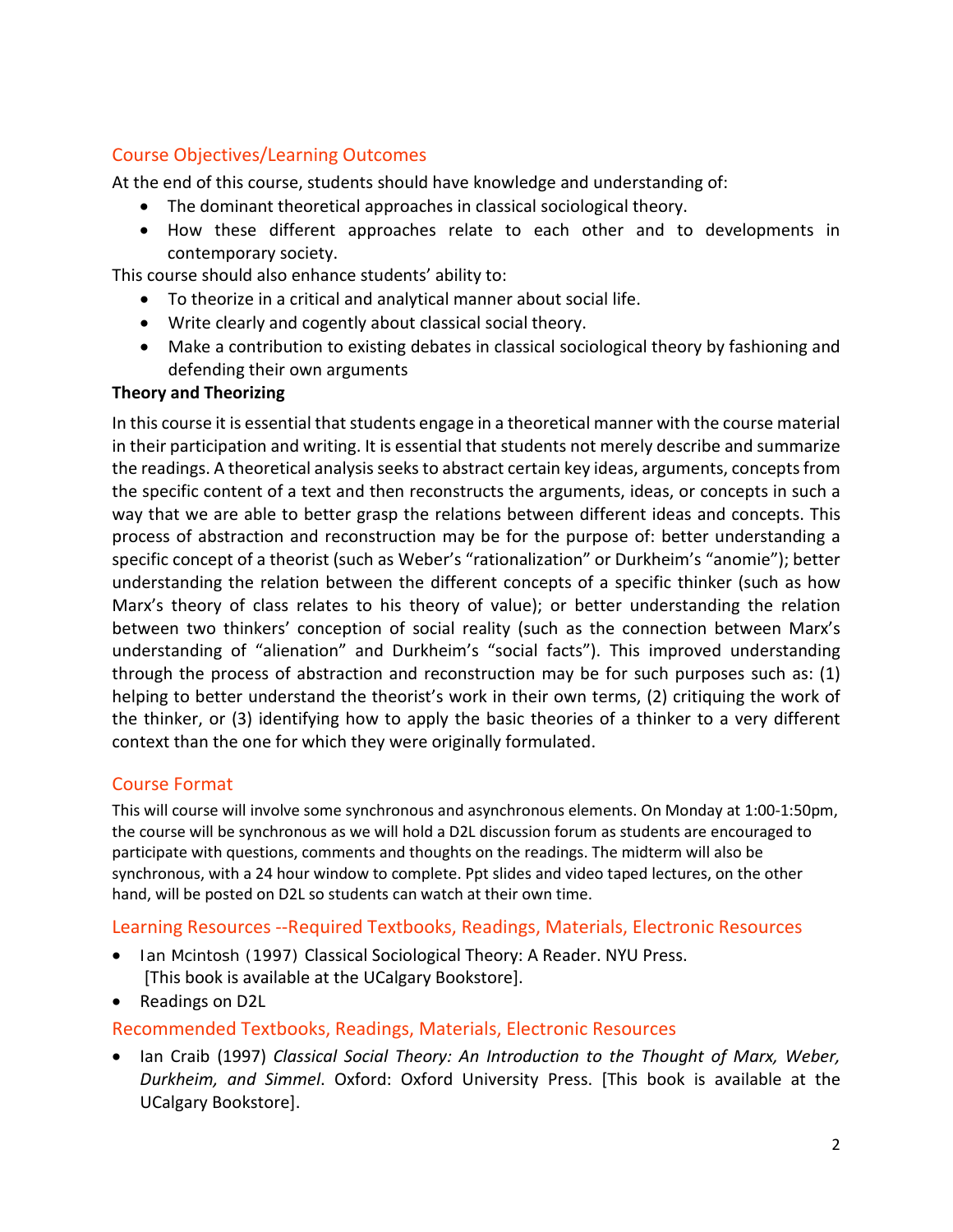# Learning Technologies and Requirements

There is a D2L site for this course which contains required readings and other relevant class resources and materials (see d2L.ucalgary.ca).

In order to successfully engage in their learning experiences at the University of Calgary, students taking online, remote and blended courses are required to have reliable access to the following technology:

- A computer with a supported operating system, as well as the latest security, and malware updates;
- A current and updated web browser;
- Webcam (built-in or external);
- Microphone and speaker (built-in or external), or headset with microphone;
- Current antivirus and/or firewall software enabled;
- Broadband internet connection.

Most current laptops will have a built-in webcam, speaker and microphone.

# Schedule of Lectures and Readings

Depending on D2L permissions, some secondary source readings may be substituted. However, significant advance notice will be provided regarding any substitutions.

# **Week 1: Course Introduction & Hegel**

- **Lecture Posted:** Sept 8, 2020 **Class Discussion on D2L Forum**: Sept 14, 2020
- Hegel Who Thinks Abstractly. <https://www.marxists.org/reference/archive/hegel/works/se/abstract.htm> . [**on D2L**]
- Alex Callinicos "Hegel" (2007) *Social Theory: A Historical Introduction*. Cambridge: Polity.

# **Week 2: Marx I: Early Marx**

**Lecture Posted:** Sept 15, 2020 **Class Discussion on D2L Forum:** Sept 21, 2020

- Karl Marx ([1843] 1983) From "The Kreuznach Manuscripts: Critique of Hegel's Philosophy of Right" in E. Kamenka (ed.) *The Portable Karl Marx*, London: Penguin, pp. 87–90 [**on D2L**].
- Karl Marx '1.1-1.2' "Alienated Labour" and "The Theses on Feuerbach" in Ian Mcintosh (1997) *Classical Sociological Theory: A Reader*. NYU Press. Henceforth: *Reader*], pp. 15- 25.
- Ian Craib "Was Marx a Marxist?" in *Classical Social Theory*, 86-118 [**on D2L**]

# **Week 3: Marx II: Historical Materialism**

**Lecture Posted**: Sept 22, **2020 Class Discussion on D2L Forum:** Sept 28, 2020

- Karl Marx "1.3-1.4", "1.6" "The German Ideology and Historical Materialism", "The Communist Manifesto" and "The Preface to A Critique of Political Economy" in *Reader*, pp. 26-47, 66-67
- George Ritzer and Jeffrey Stepnisky "Karl Marx" in *Classical Sociological Theory*, 7<sup>th</sup> edition pp. 155-188. [**on D2L**]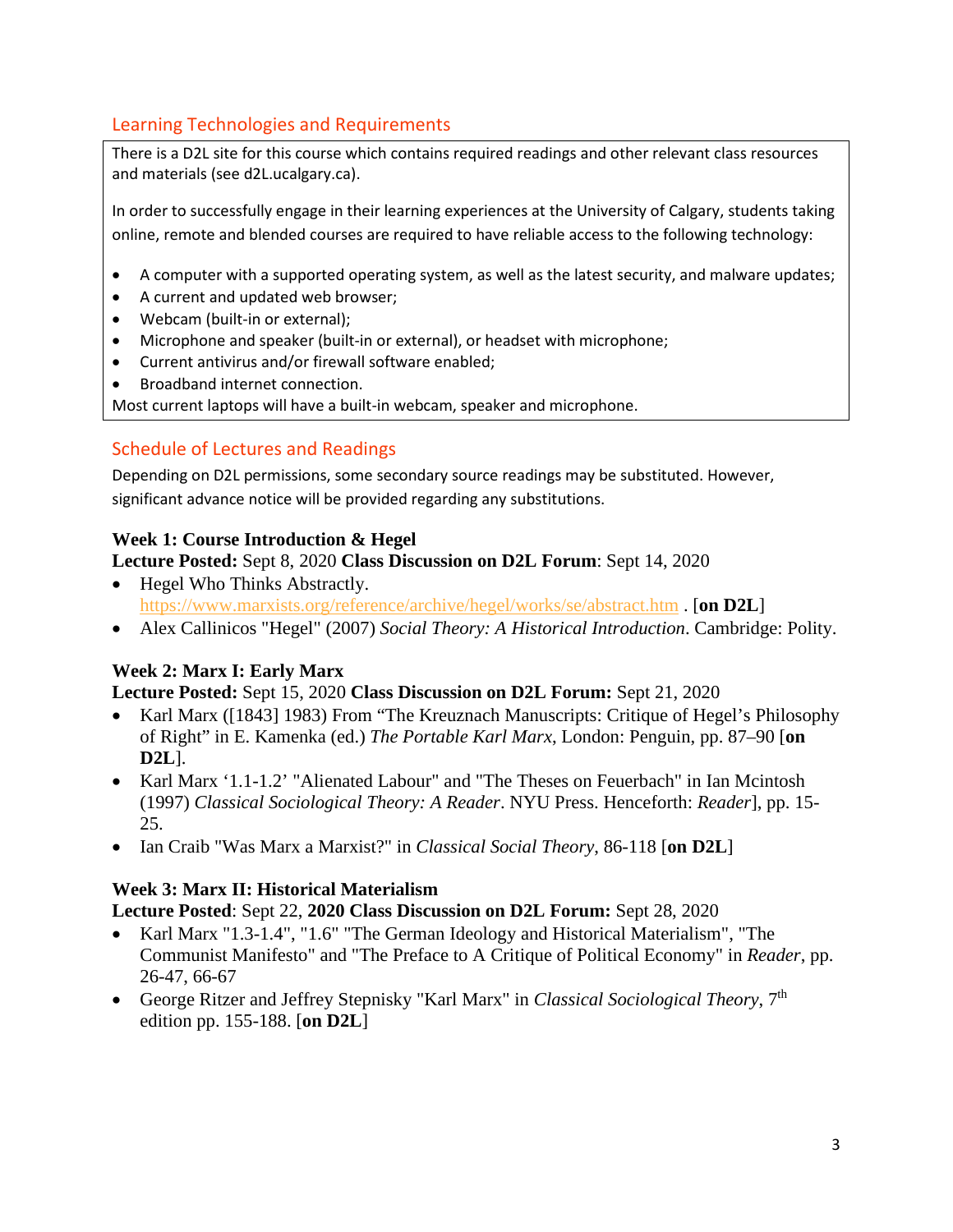## **Week 4: Marx III: Class and Commodities**

**Lecture Posted**: Sept 29, 2020 **Class Discussion on D2L Forum:** Oct 5, 2020

- Karl Marx "1.5, 1.7, 1.9" "Wage Labour and Capital", "The Fetishism of Commodities" "Selected Correspondence" in *Reader*, pp. 48-65, 68-71, 106-108.
- Anthony Giddens (1971) "The Relations of Production and Class Structure" in *Capitalism and Modern Social Theory*, pp. 35-45 [**on D2L**]

# **Week 5: Durkheim I: Division of Labour**

**Lecture Posted:** Oct 6, 2020. **Class Discussion on D2L Forum:** Oct 19, 2020 [due to Thanksgiving]

- Emile Durkheim "3.1-3.3" "The Division of Labour in Society: Intro & Causes and Abnormal Forms", "Sanctions and Mechanical and Organic Solidarity", *Reader*, pp. 181- 206.
- R. Aron "Emile Durkheim" (selections) in *Main Currents of Sociological Thought*, pp. 9-20. [**on D2L**]

# **Week 6: Durkheim II: Rules of Sociological Method**

**Lecture Posted**: Oct 13, 2020. **Class Discussion on D2L Forum:** Oct 19, 2020

- Emile Durkheim "3.4" "Rules of Sociological Method" *Reader* pp. 208-211 starting from Conclusion].
- Emile Durkheim selected chapter 1 and part chapter 2 *Rules of Sociological Method* pp. 50- 59, 69-72. [**on D2L**]
- M. Gane "Durkheim's Project for a Sociological Science" in *Handbook of Social Theory* p. 79-88 [**on D2L**].
- R. Aron "Emile Durkheim" (selections) in *Main Currents of Sociological Thought*, pp. 51-60 [**on D2L**].

# **Week 7: Midterm Oct 26, 2020**

October 26, 2020. Students will have 24 hours to complete. Will be released Monday Oct 26, 2020 at 1pm.

# **Week 8: Durkheim III: Suicide, Religion**

**Lecture Posted:** Oct 27, 2020. **Class Discussion on D2L Forum:** Nov 2, 2020

- Emile Durkheim "3.5-3.6" "*Suicide"* "Religion and Society" *Reader*, pp. 212-247
- R. Aron "Emile Durkheim" (selections) in *Main Currents of Sociological Thought*, pp. 20-51. [**on D2L**).

**Week 9:** Term Break: No class Nov 9-13, 2020

# **Week 10: Weber I: Method of Sociology**

**Lecture Posted**: Nov 3, 2020. **Class Discussion on D2L Forum**: Nov 16, 2020

Max Weber "2.4-2.5" "Science as Vocation" "Definitions of Sociology and Social Action" *Reader* pp. 154-164.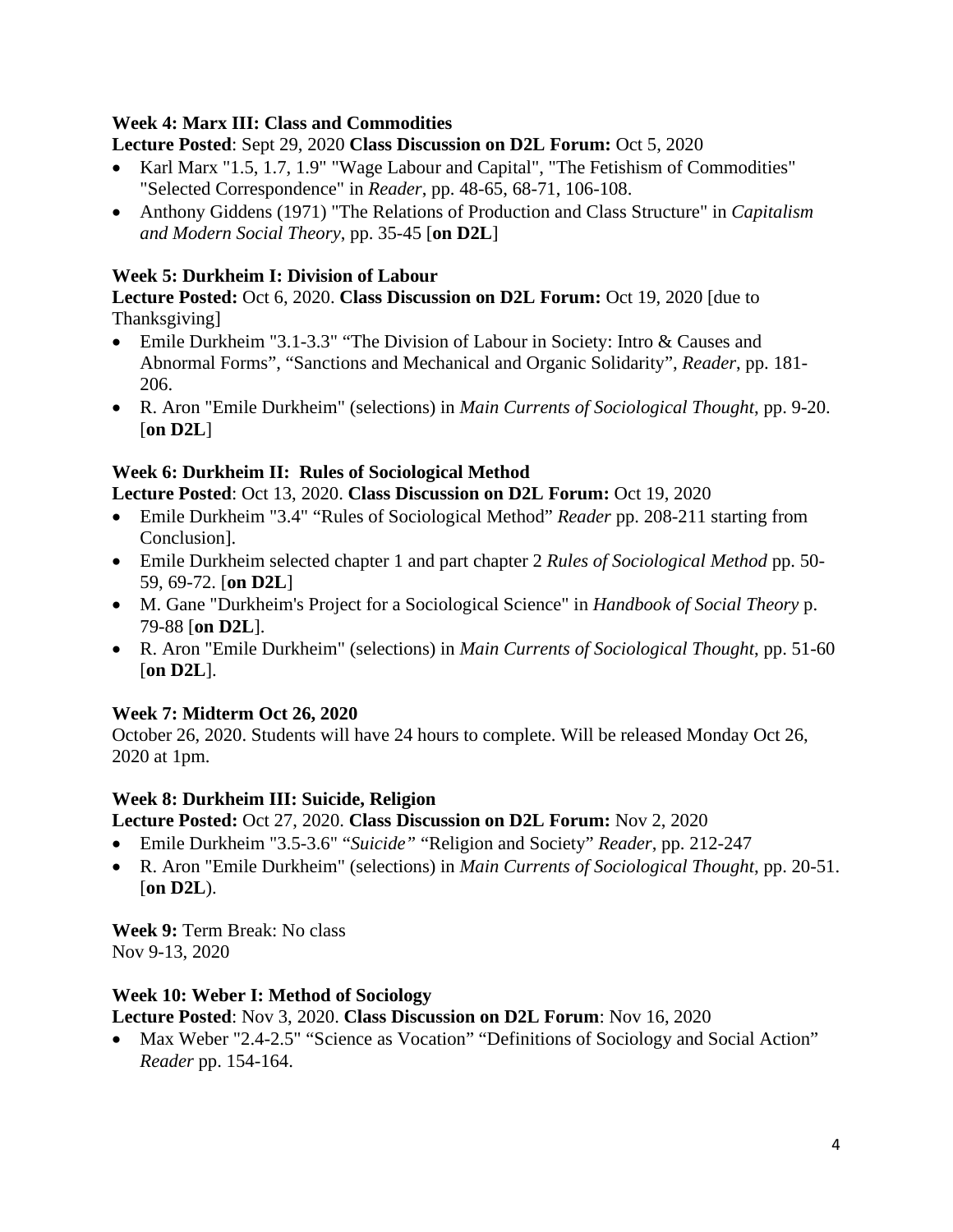• Stephen Kalberg (2003) 'Max Weber' (selections) In *The Blackwell Companion To Major Classical Social Theorists* Ed. George Ritzer. Blackwell. pp. 132-147 [**on D2L**].

# **Week 11: Weber II: Rise of Capitalism**

## **Lecture Posted**: Nov 17, 2020. **Class Discussion on D2L Forum**: Nov 23, 2020

- Max Weber 2.1 "*The Protestant Ethic and the Spirit of Capitalism" Reader*, pp. 115-131.
- Stephen Kalberg (2003) 'Max Weber' (selections) in *The Blackwell Companion To Major Classical Social Theorists* Ed. George Ritzer. Blackwell pp. 148-168 [**on D2L**].

## **Week 12: Weber III: Power, Legitimacy, and Domination**

**Lecture Posted:** Nov 24, 2020. **Class Discussion on D2L Forum:** Nov 30, 2020

- Max Weber "2.2-2.3", "2.6" "Class, Status, and Party", "Bureaucracy", "Legitimacy and Authority", pp. 132-153, 176-174.
- Irving Zeitlin "Max Weber" (selections) *Ideology and the Development of Sociological Theory*, 6th OR 7th ed. Pp. 197-207, 238-251 [**on D2L**]

## **Week 13: Race & Gender in Classical Sociological Theory**

**Lecture Posted**: Dec 1, 2020. **Class Discussion on D2L Forum**: Dec 7, 2020

- Du Bois "The Souls of Black Folks" in Calhoun et al. (eds) (2012) Classical Sociological Theory, 3rd Edition, pp. 404-409. [**on D2L**]
- Wollstonecraft, M. "Introduction" A Vindication of the Rights of Woman. New York: Penguin, pp. 71–75. [**on D2L**]
- C. Lemert "W.E.B. Du Bois" in G. Ritzer (eds) The Blackwell Companion to Major Classical Social Theorists. Malden: Blackwell, pp. 333-54. [**on D2L**]

## Methods of Assessment and Grading Weights

Mid-term: 30% (**October 26th, 2020; released Oct 26, 2020 at 1pm. Due Oct 27, 2020 1pm.)** Term Paper: 35% (**Due Nov 23, 2020 at 1pm via D2L)** Take-home Final Exam: 35% (**December 14th, 2020 at 4pm via D2L)**

## **Mid-Term (on D2L**)

The mid-term will be released during class on Week 8 and will be on the readings and lectures of the first seven weeks of the course. All questions will be long answers questions on the midterm. The questions will be placed on D2L on October 26th at 1pm and will be due 24 hours later. **Midterms that are late will receive an F grade. There will be no exceptions for incorrectly uploaded submissions.**

## **Theory Paper**

The final term paper is a core component of assessment for this course. The term paper assignment is intended to enable students to develop a substantive theoretical paper and to further develop the skills associated with this task. The readings in this course are intended to provide an in-depth introduction to many of the key debates in classical sociological theory. Suggested essay topics will be released by Week 8. This paper should be 2000 words with 10% (i.e. 200 words allowance) on either side.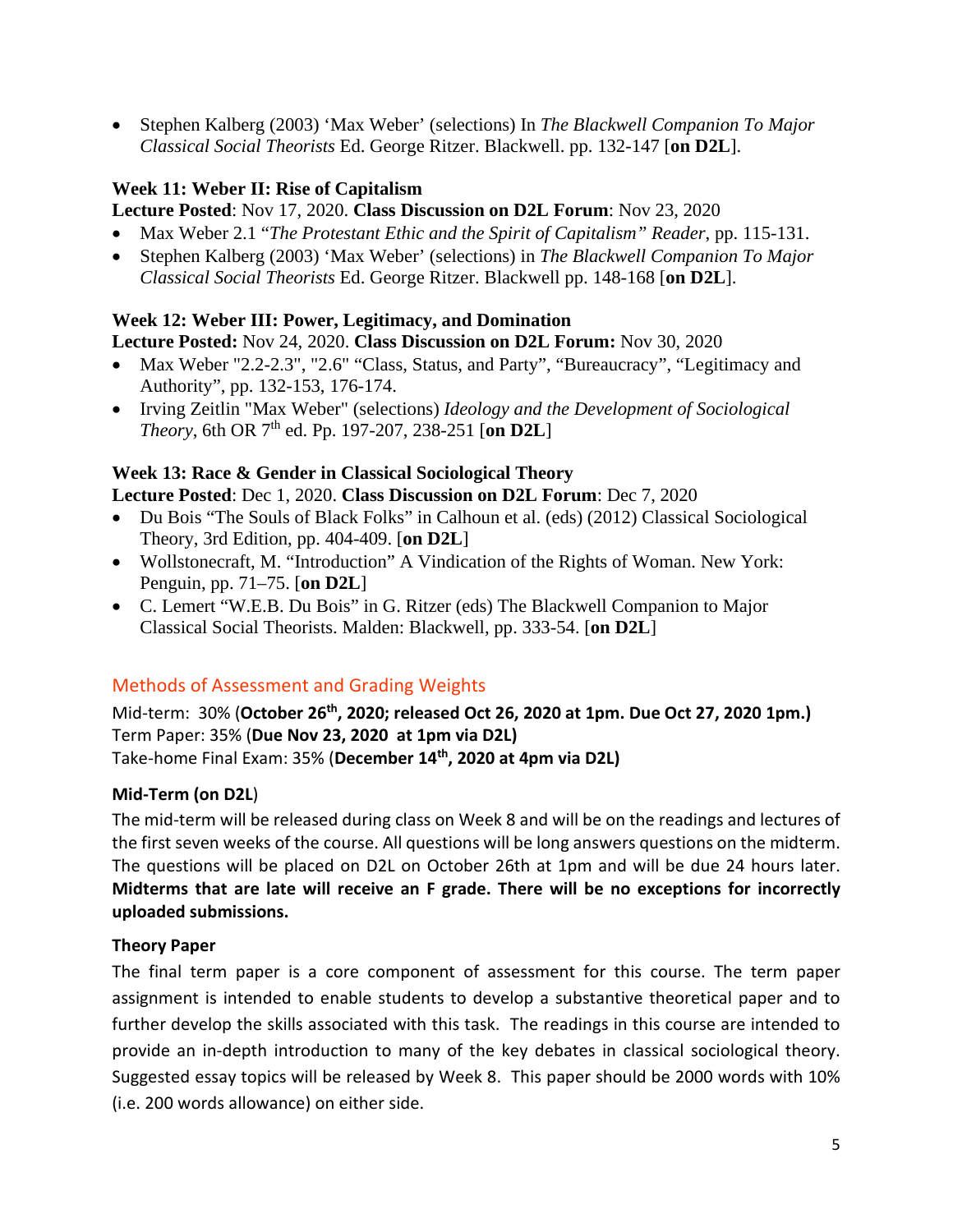## **Submission and Late Policy**

The term paper is to be handed in on D2L by 1pm. The paper will receive a late penalty of FIVE (5) MARKS PER FULL OR PART DAY (a weekend counts as two full days). Any paper more than one (1) week late without a valid extension will receive a mark of zero (0). Accommodations are unlikely to be allowed for late entry other than illness or another serious and documented situation – talk to me prior to the deadline. Take-home exams that are late will receive a mark of F.

## **Final Exam**

The final exam will be a take-home. It will cover the entire course material, both readings and lectures. Proper citation practice must be used in the take-home essays. The questions will be placed on D2L on December 7th by 4pm and will be due one week later on D2L, **December 14th, 2020 at 4pm via D2L**. Take-home exams that are late will receive an F grade. **Students are responsible for checking that they have uploaded the correct file – there will be no exceptions for incorrectly uploaded submissions.**

*Office Hours*: During office hours you are free to connect via Zoom without an appointment at any time. If you are unable to make that time, please contact me in advance so that we can try to arrange an appointment. Office hours are a very effective and efficient way of providing help and I encourage all students to make use of my office hours. In lieu of face-to-face office hours, students can email in questions or connect via Zoom with the instructor during office hours.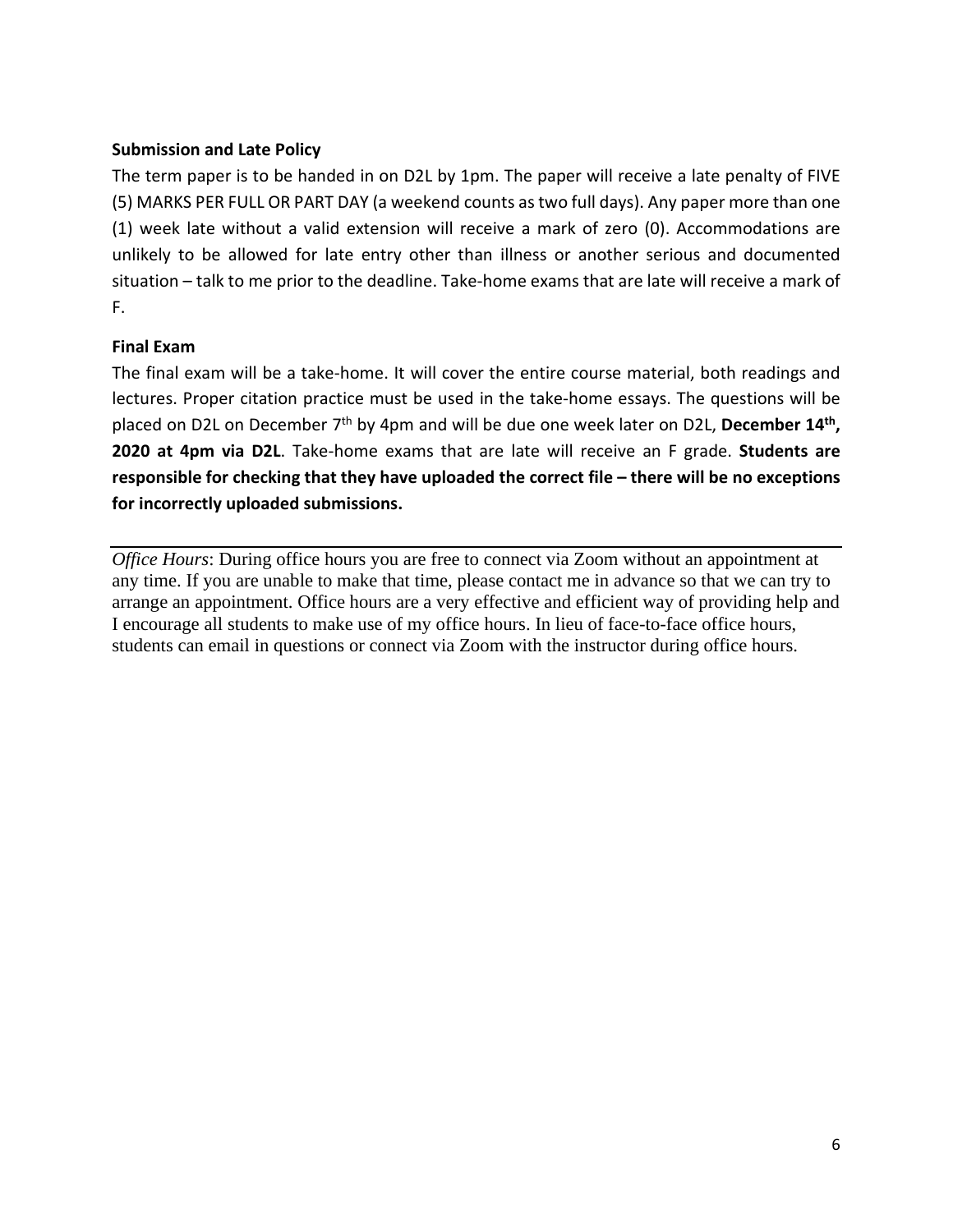## Grading Scale

Letter grades will be assigned and submitted to the registrar based on the following scale:

| Grade        | Percent range  | <b>Grade Point Value</b> | <b>Description</b>                                                                    |
|--------------|----------------|--------------------------|---------------------------------------------------------------------------------------|
| $A+$         | $95 - 100%$    | 4.0                      | Outstanding performance                                                               |
| A            | $90 - 94.99%$  | 4.0                      | <b>Excellent performance</b>                                                          |
| А-           | $85 - 89.99%$  | 3.7                      | Approaching excellent performance                                                     |
| $B+$         | $80 - 84.99%$  | 3.3                      | Exceeding good performance                                                            |
| B            | 75 - 79.99%    | 3.0                      | Good performance                                                                      |
| <b>B-</b>    | $70 - 74.99%$  | 2.7                      | Approaching good performance                                                          |
| $C+$         | $67 - 69.99\%$ | 2.3                      | Exceeding satisfactory performance                                                    |
| $\mathsf{C}$ | $63 - 66.99\%$ | 2.0                      | Satisfactory performance                                                              |
| $C -$        | $59 - 62.99%$  | 1.7                      | Approaching satisfactory performance                                                  |
| D+           | $55 - 58.99%$  | 1.3                      | Marginal pass. Insufficient preparation for<br>subsequent courses in the same subject |
| D            | $50 - 54.99%$  | 1.0                      | Minimal Pass. Insufficient preparation for<br>subsequent courses in the same subject. |
| F            | <50%           | 0                        | Failure. Did not meet course requirements.                                            |

## Absences and Deferrals

Students who miss class assessments (tests, participation activities, or other assignments) should inform their instructor as soon as possible. If the reason provided for the absence is acceptable, the instructor may decide that any arrangements made can take forms other than make-up tests or assignments. For example, the weight of a missed grade may be added to another assignment or test.

**Deferred Final Exam Form:** Please note that requests to defer a Registrar scheduled final exam are dealt with through the Registrar's Office. Further information can be found at: <https://www.ucalgary.ca/registrar/exams/deferred-exams>

**Deferred Term Work Form:** Deferral of term work past the end of a term requires a form to be filled out by the student and submitted, along with any supporting documentation, to the instructor. The form is available at:

<https://live-ucalgary.ucalgary.ca/sites/default/files/teams/14/deferral-of-term-work-2020.pdf> Once an extension date has been agreed between instructor and student, the instructor will email the form to the Faculty of Arts Program Information Centre (ascarts@ucalgary.ca) for approval by the Associate Dean.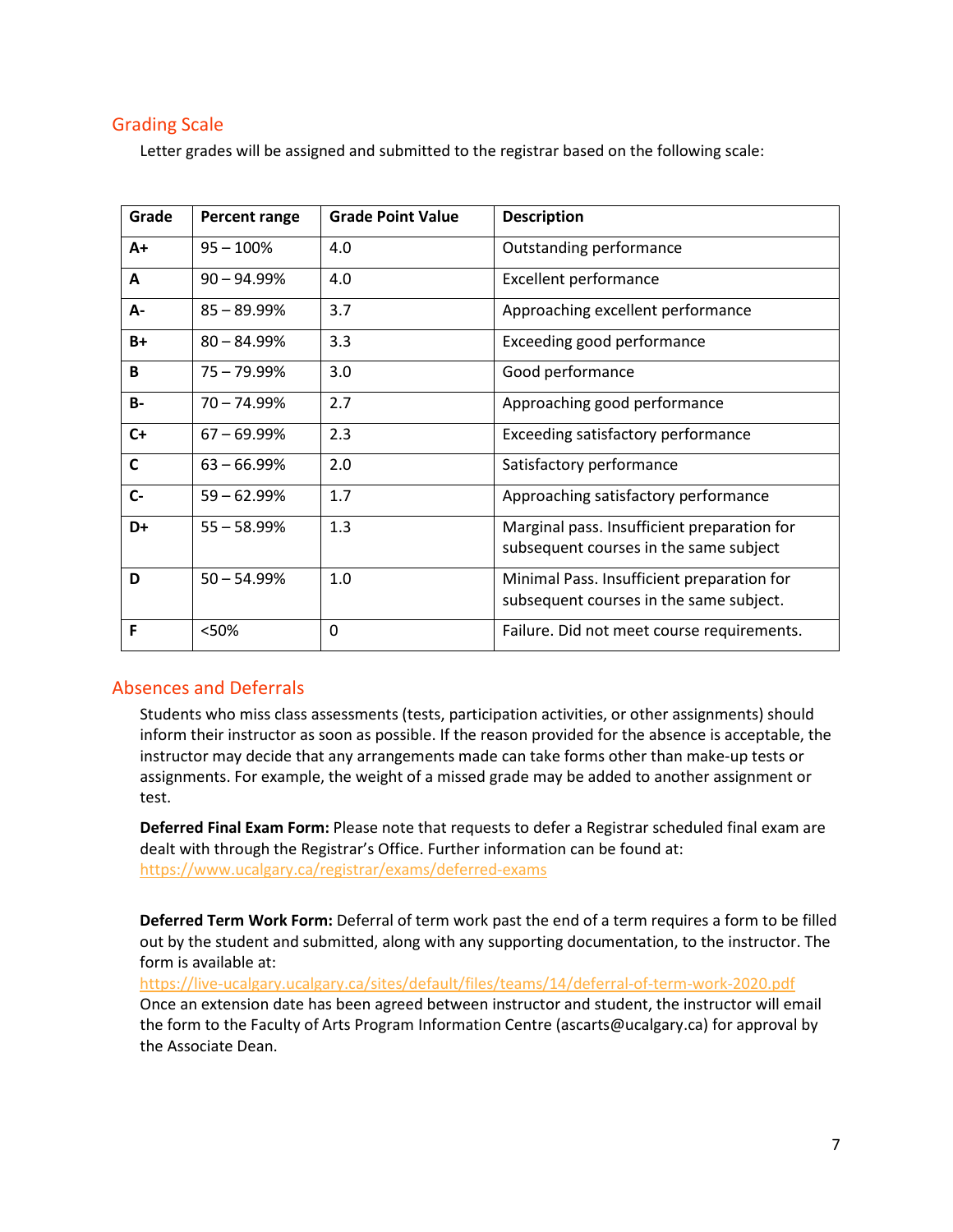## Grade Reappraisal

Within two weeks of the date the exam/assignment is returned, students seeking reappraisal of examinations or assignments must submit a written response to the instructor explaining the basis for reconsideration of one's mark. The instructor will reconsider the grade assigned and will then book a time with the student to discuss his or her work and rationale. It should be noted that a reassessed grade may be raised, lowered, or remain the same.

## Handing in Papers, Assignments

- 1. The main Sociology Department office does not deal with any course-related matters. Please speak directly to your instructor.
- 2. **Protection of Privacy:** The Freedom of Information and Protection of Privacy (FOIPP) legislation does not allow students to retrieve any course material from public places. Anything that requires handing back will be returned directly during class or office hours. If students are unable to pick up their assignments from the instructor, they can provide the instructor with a stamped, self-addressed envelope to be used for the return of the assignment. Private information related to the individual student is treated with the utmost regard by the faculty at the University of Calgary
- 3. Final grades are not posted by the Sociology Department. They are only available online.

## Guidelines for Zoom Meetings

Zoom is a video conferencing program that will allow us to meet at specific times for a "live" video conference, so that we can have the opportunity to meet each other virtually and discuss relevant course topics as a learning community.

To help ensure Zoom sessions are private, do not share the Zoom link or password with others, or on any social media platforms. Zoom links and passwords are only intended for students registered in the course. Zoom recordings and materials presented in Zoom, including any teaching materials, must not be shared, distributed or published without the instructor's permission.

The use of video conferencing programs relies on participants to act ethically, honestly and with integrity; and in accordance with the principles of fairness, good faith, and respect (as per the [Code of](https://www.ucalgary.ca/policies/files/policies/code-of-conduct.pdf)  [Conduct\)](https://www.ucalgary.ca/policies/files/policies/code-of-conduct.pdf). When entering Zoom or other video conferencing sessions (such as MS Teams), you play a role in helping create an effective, safe and respectful learning environment. Please be mindful of how your behaviour in these sessions may affect others. Participants are required to use names officially associated with their UCID (legal or preferred names listed in the Student Centre) when engaging in these activities. Instructors/moderators can remove those whose names do not appear on class rosters. Non-compliance may be investigated under relevant University of Calgary conduct policies (e.g Student [Non-Academic Misconduct Policy\)](https://ucalgary.ca/policies/files/policies/non-academic-misconduct-policy.pdf). If participants have difficulties complying with this requirement, they should email the instructor of the class explaining why, so the instructor may consider whether to grant an exception, and on what terms. For more information on how to get the most out of your zoom sessions visit[: https://elearn.ucalgary.ca/guidelines-for-zoom/](https://elearn.ucalgary.ca/guidelines-for-zoom/) .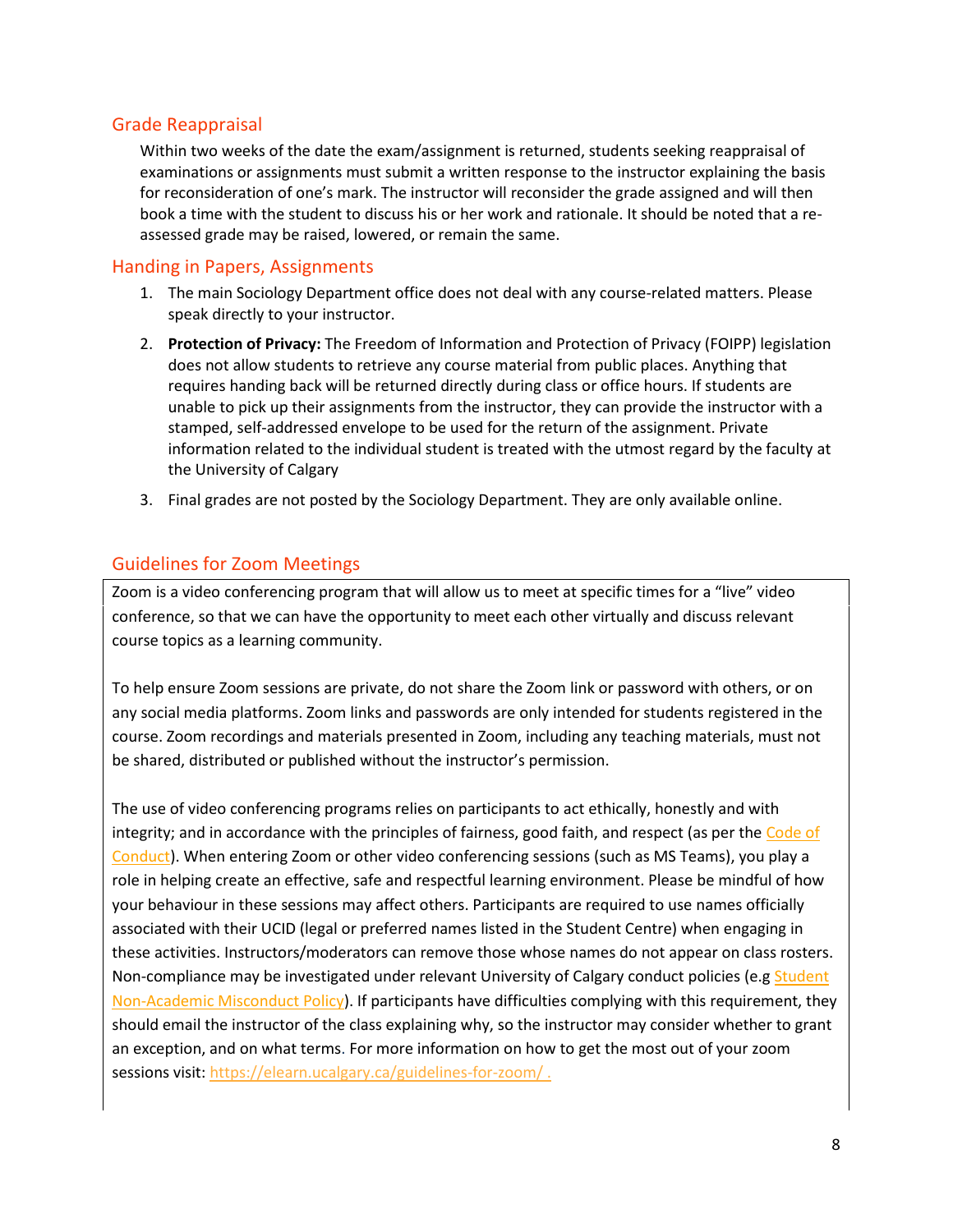If you are unable to attend a Zoom session, please contact your instructor to arrange an alternative activity for the missed session (e.g., to review a recorded session). Please be prepared, as best as you are able, to join class in a quiet space that will allow you to be fully present and engaged in Zoom sessions. Students will be advised by their instructor when they are expected to turn on their webcam (for group work, presentations, etc.).

The instructor may record online Zoom class sessions for the purposes of supporting student learning in this class – such as making the recording available for review of the session or for students who miss a session. Students will be advised before the instructor initiates a recording of a Zoom session. These recordings will be used to support student learning only and will not be shared or used for any other purpose.

## Media Recording

Please refer to the following statement on media recording of students: [https://elearn.ucalgary.ca/wp](https://elearn.ucalgary.ca/wp-content/uploads/2020/05/Media-Recording-in-Learning-Environments-OSP_FINAL.pdf)[content/uploads/2020/05/Media-Recording-in-Learning-Environments-OSP\\_FINAL.pdf](https://elearn.ucalgary.ca/wp-content/uploads/2020/05/Media-Recording-in-Learning-Environments-OSP_FINAL.pdf)

## *\*Media recording for lesson capture*

The instructor may use media recordings to capture the delivery of a lecture. These recordings are intended to be used for lecture capture only and will not be used for any other purpose. Although the recording device will be fixed on the Instructor, in the event that incidental student participation is recorded, the instructor will ensure that any identifiable content (video or audio) is masked, or will seek consent to include the identifiable student content to making the content available on University approved platforms.

## *\*Media recording for self-assessment of teaching practices*

The instructor may use media recordings as a tool for self-assessment of their teaching practices. Although the recording device will be fixed on the instructor, it is possible that student participation in the course may be inadvertently captured. These recordings will be used for instructor self-assessment only and will not be used for any other purpose.

## Research Ethics

Students are advised that any research with human subjects – including any interviewing (even with friends and family), opinion polling, or unobtrusive observation – must have the approval of the Faculty Ethics Committee. In completing course requirements, students must not undertake any human subjects research without discussing their plans with the instructor, to determine if ethics approval is required.

## Copyright Legislation

All students are required to read the University of Calgary policy on Acceptable Use of Material Protected by Copyright [\(https://www.ucalgary.ca/policies/files/policies/acceptable-use-of-material](https://www.ucalgary.ca/policies/files/policies/acceptable-use-of-material-protected-by-copyright-policy.pdf)[protected-by-copyright-policy.pdf\)](https://www.ucalgary.ca/policies/files/policies/acceptable-use-of-material-protected-by-copyright-policy.pdf) and requirements of the Copyright Act [\(https://laws](https://laws-lois.justice.gc.ca/eng/acts/C-42/index.html)[lois.justice.gc.ca/eng/acts/C-42/index.html\)](https://laws-lois.justice.gc.ca/eng/acts/C-42/index.html) to ensure they are aware of the consequences of unauthorized sharing of course materials (including instructor notes, electronic versions of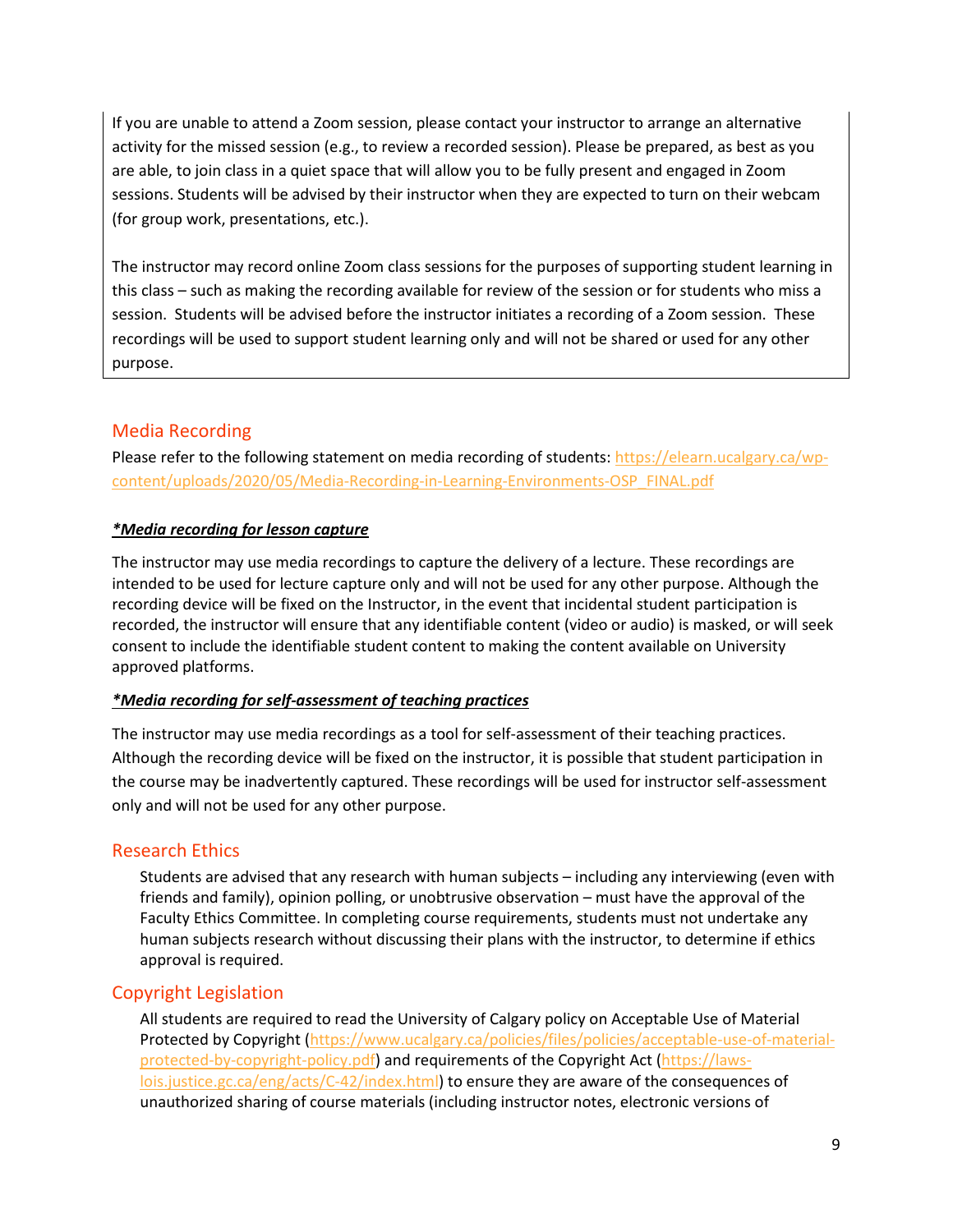textbooks etc.). Students who use material protected by copyright in violation of this policy may be disciplined under the Non-Academic Misconduct Policy.

#### Instructor Intellectual Property

Course materials created by professor(s) (including course outlines, presentations and posted notes, labs, case studies, assignments and exams) remain the intellectual property of the professor(s). These materials may NOT be reproduced, redistributed or copied without the explicit consent of the professor. The posting of course materials to third party websites such as note-sharing sites without permission is prohibited. Sharing of extracts of these course materials with other students enrolled in the course at the same time may be allowed under fair dealing.

#### Recording of Lectures

Note that the audio or video recording of lectures and taking screengrabs of PowerPoint slides during the lecture are not permitted without explicit authorization. The non-authorized media recording of lectures is inconsistent with the Code of Conduct and may result in discipline in accordance with the Student Non-Academic Misconduct Policy and Procedure. For more information click here: [https://www.ucalgary.ca/policies/files/policies/non-academic-misconduct](https://www.ucalgary.ca/policies/files/policies/non-academic-misconduct-policy.pdf)[policy.pdf.](https://www.ucalgary.ca/policies/files/policies/non-academic-misconduct-policy.pdf)

## Sharing of Lecture Notes and Exam Questions

Note that publicly sharing lectures notes and exam questions on 3rd party sites such as OneClass, StudyBlue, Quizlet, Course Hero, etc. is not permitted. If you wish to use these helpful studying tools, make sure you adjust your privacy settings accordingly. Any violations are subject to investigation under the UofC Student Non-Academic Misconduct Policy. For more information, click here[:https://www.ucalgary.ca/policies/files/policies/non-academic-misconduct-policy.pdf.](https://www.ucalgary.ca/policies/files/policies/non-academic-misconduct-policy.pdf)

#### Academic Misconduct

Please refer to the website listed below for information on University of Calgary policies on Plagiarism/Cheating/Other Academic Misconduct: <http://www.ucalgary.ca/pubs/calendar/current/k.html>

#### Academic Accommodation

Students seeking an accommodation based on disability or medical concerns should contact Student Accessibility Services; SAS will process the request and issue letters of accommodation to instructors. For additional information on support services and accommodations for students with disabilities, visit www.ucalgary.ca/access/. Students who require an accommodation in relation to their coursework based on a protected ground other than disability should communicate this need in writing to their Instructor. The full policy on Student Accommodations is available at: <http://www.ucalgary.ca/policies/files/policies/student-accommodation-policy.pdf>

Students needing an Accommodation based on a Protected Ground other than Disability, should communicate this need, preferably in writing, to the course instructor.

#### Libraries & Cultural Resources

To contact your librarian or find out about the resources and services available to sociology students go to the Sociology Library guide:<https://library.ucalgary.ca/guides/sociology>

To access the main Library website go to: [https://library.ucalgary.ca](https://library.ucalgary.ca/)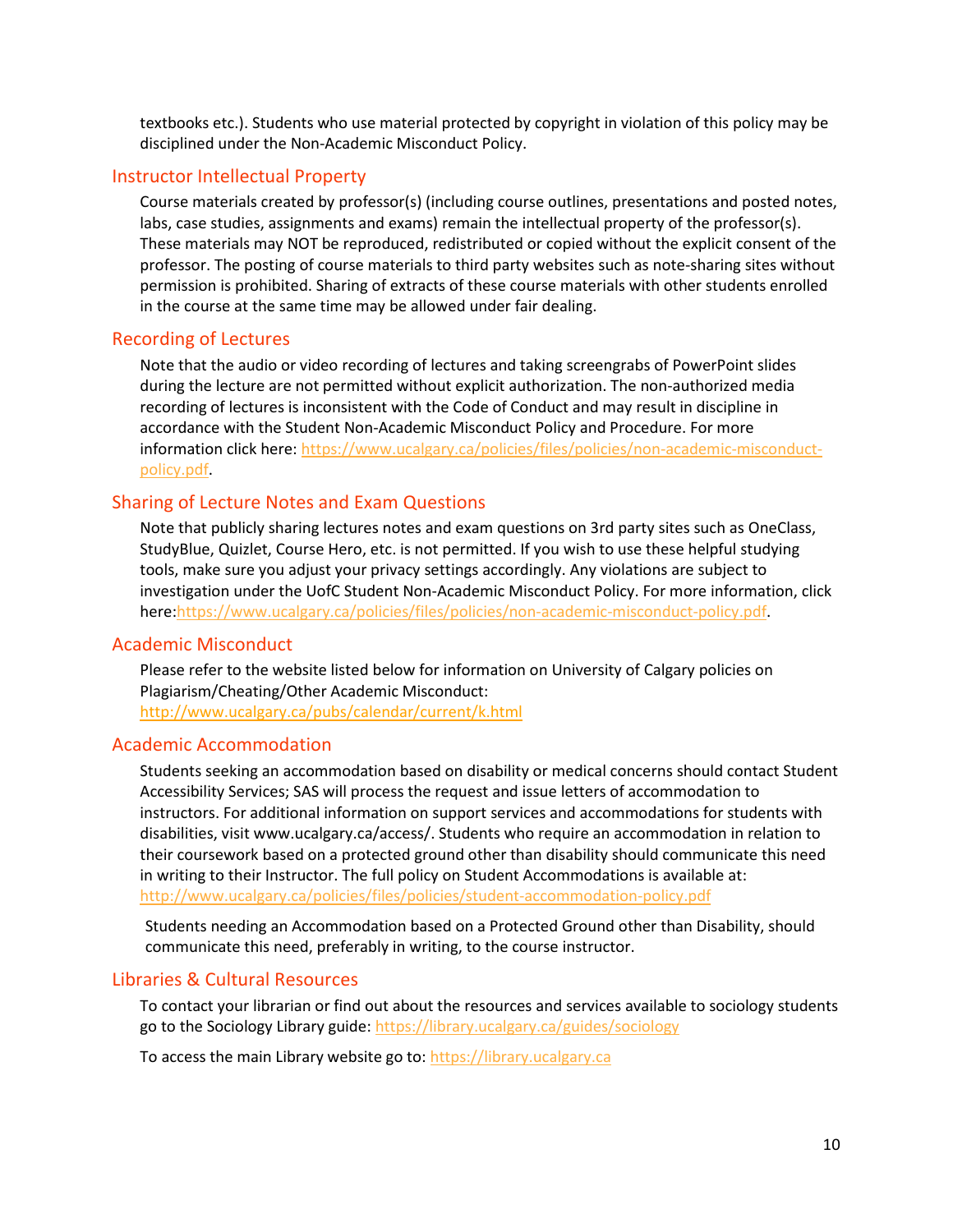#### Wellness and Mental Health Resources

The University of Calgary recognizes the pivotal role that mental health plays in physical health, social connectedness and academic success, and aspires to create a caring and supportive campus community where individuals can freely talk about mental health and receive support when needed. We encourage you to explore the excellent mental health resources available throughout the university community, such as counselling, self-help resources, peer support or skills-building available through Student Wellness Services (Room 370 MacEwan Student Centre, [https://www.ucalgary.ca/wellness-services/services/mental-health-services\)](https://www.ucalgary.ca/wellness-services/services/mental-health-services) and the Campus Mental Health Strategy [\(http://www.ucalgary.ca/mentalhealth/\)](http://www.ucalgary.ca/mentalhealth/).

#### Student Success Centre

The Student Success Centre provides services and programs to ensure students can make the most of their time at the University of Calgary. Our advisors, learning support staff, and writing support staff assist students in enhancing their skills and achieving their academic goals. They provide tailored learning support and advising programs, as well as one-on-one services, free of charge to all undergraduate and graduate students. For more information visit:

<https://www.ucalgary.ca/student-services/student-success>

#### Student Ombuds Office

The Student Ombuds Office supports and provides a safe, neutral space for students. For more information, please visit www.ucalgary.ca/ombuds/ or emai[l ombuds@ucalgary.ca.](file://trifs1.uc.ucalgary.ca/SOCI/Admin/07_Course%20Outlines/ombuds@ucalgary.ca)

## Student Union (SU) Information

The SU Vice-President Academic can be reached at (403) 220-3911 or [suvpaca@ucalgary.ca;](file://trifs1.uc.ucalgary.ca/SOCI/Admin/07_Course%20Outlines/suvpaca@ucalgary.ca) Information about the SU, including elected Faculty Representatives, can be found here: [https://www.su.ucalgary.ca.](https://www.su.ucalgary.ca/)

#### Emergency Evacuation/Assembly Points

Assembly points for emergencies have been identified across campus. Assembly points are designed to establish a location for information updates from the emergency responders to the evacuees; from the evacuated population to the emergency responders. For more information, see the University of Calgary's Emergency Management website:

## [https://live-risk.ucalgary.ca/risk/emergency-management/evac-drills-assembly](https://live-risk.ucalgary.ca/risk/emergency-management/evac-drills-assembly-points/assembly-points)[points/assembly-points](https://live-risk.ucalgary.ca/risk/emergency-management/evac-drills-assembly-points/assembly-points)

#### **Safewalk**

Campus security will escort individuals, day or night, anywhere on campus (including McMahon Stadium, Health Sciences Centre, Student Family Housing, the Alberta Children's Hospital and the University LRT station). Call 403-220-5333 or visit [http://www.ucalgary.ca/security/safewalk.](http://www.ucalgary.ca/security/safewalk) Use any campus phone, emergency phone or the yellow phone located at most parking lot pay booths. Please ensure your personal safety by taking advantage of this service.